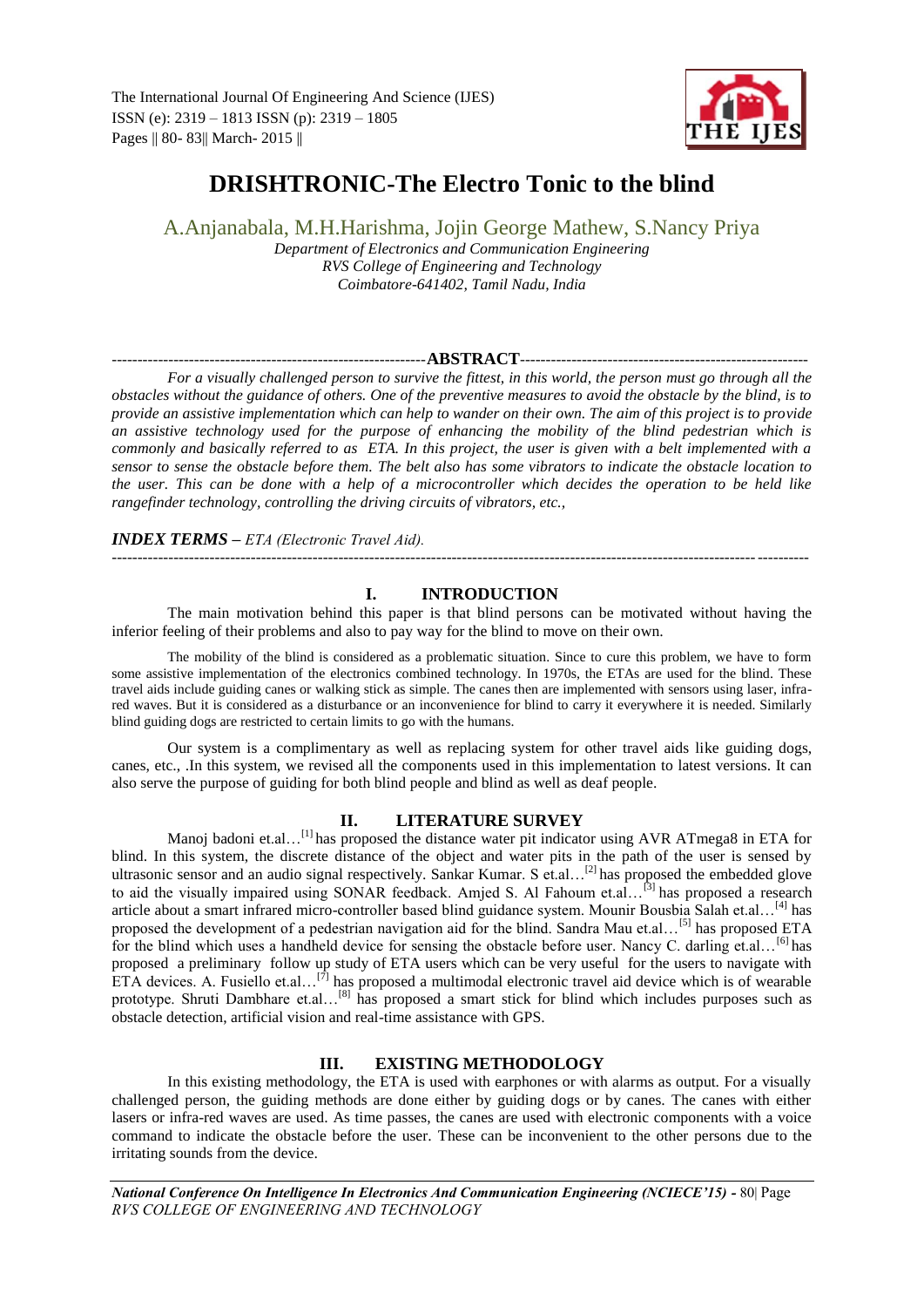In the existing technology, infra-red or laser sensors are used to sense the obstacles. After the detection of the obstacle, the signal is sent to the microcontroller with flash memory and SRAM. The experimental arrangement is subjected with the power supply from a non-rechargeable battery. The output is given as an audio command or simply a sound from a Mylar cone speaker. Another method uses a rechargeable battery with really vast size to accommodate. Since it is necessary to recharge the battery, an adapter is provided with it.

The infra-red sensors have blind-spots so that it does not cover a wide range in vertical as well as horizontal planes. Thus more sensors are necessary to make it work effective.



# **IV. PROPOSED METHODOLOGY**

The proposed methodology involves about the assistive technology both deaf and blind combined users. This paper includes the ultrasonic sensors which are not easily dependant on any other factors whereas the infra-red sensors may vary according to the temperature changes.

Also many systems and technologies are using infra-red ranges, when bio-medical goes into, it will create a chaos. The ultrasonic sensors can detect either knee level or overhead obstacles.

When using the audiometric output, the device becomes limited to the blind only. So gaining a vibrating output can serve the purpose to both deaf-blind users. The proposed methods includes a wearable beltprototype, thus using canes, torch like hand-held devices, head-mounted devices proves to be cumbersome.

#### **V. BLOCK DIAGRAM OF PROPOSED METHODOLOGY**



#### **A. ultrasonic sensor**

This sensor is used to sense the obstacle in front of the user. The ultrasonic sensor transmits a beam of ultrasonic waves. The waves after hitting the obstacles, reflects back the ultrasonic waves to the sensor. With this signal reflected back from the obstacle, the device can determine the distance of the obstacle location from the user. It requires 5V supply. It measures at an angle of 15 degree in vertical and horizontal planes. It can estimate around a distance of 2 cm to 400 cm range of the obstacle location.

*National Conference On Intelligence In Electronics And Communication Engineering (NCIECE'15) - 81*| Page *RVS COLLEGE OF ENGINEERING AND TECHNOLOGY*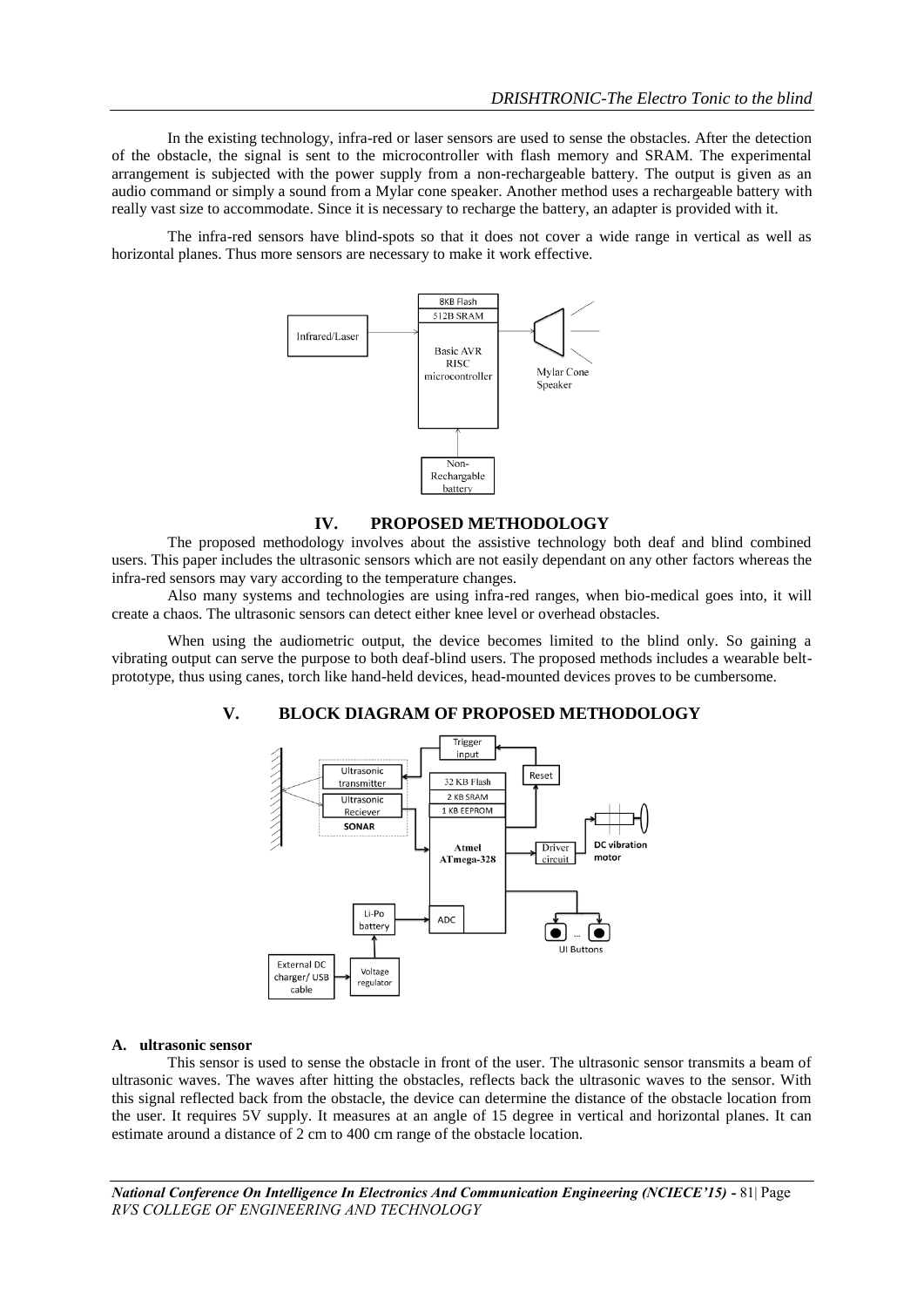#### **B. Microcontroller**

The microcontroller used here is Atmel ATmega 328p. It consists of 28 pins from which 14 pins are used. It uses 32 kB of flash memory, 2 kB of SRAM(Static Random Access Memory) and 1 kB of EEPROM(Electrically Erased Programmable Read Only Memory). It resets the trigger input and gives it as a trigger input to the sensors.

## **C. Vibrating motors**

It requires 65 mA of current to vibrate it to the desired need. It rotates at the speed of 14000 rotation per minute. It dimensions include 0.4 cm \* 3.1 cm. It has nominal operating voltage of 5V.

## **D. Motor driving circuit**

The motor driver circuit consists of 16 pins. This motor driver circuit has a capacity of running two motors at the same time. It gives supply to both the vibrating motors. It acts as an interface between microcontroller and vibrating motors. It allows bidirectional running of motors.

#### **VI. WORKING**

When the user goes in with the device, the device starts to send the ultrasonic waves out. Once when the ultrasonic waves detect the obstacle, it gets reflected back to the receiver placed inside the sensor. Then the signal is sent to the microcontroller where the signal is filtered, processed and finds the obstacle location. It also produces the command signal to the driver circuit. The driver circuit acts as an interface between the microcontroller and the vibrating motors. Thus the corresponding vibrating motors vibrates in response to which sensor is sensed**.** 



*National Conference On Intelligence In Electronics And Communication Engineering (NCIECE'15) - 82*| Page *RVS COLLEGE OF ENGINEERING AND TECHNOLOGY*